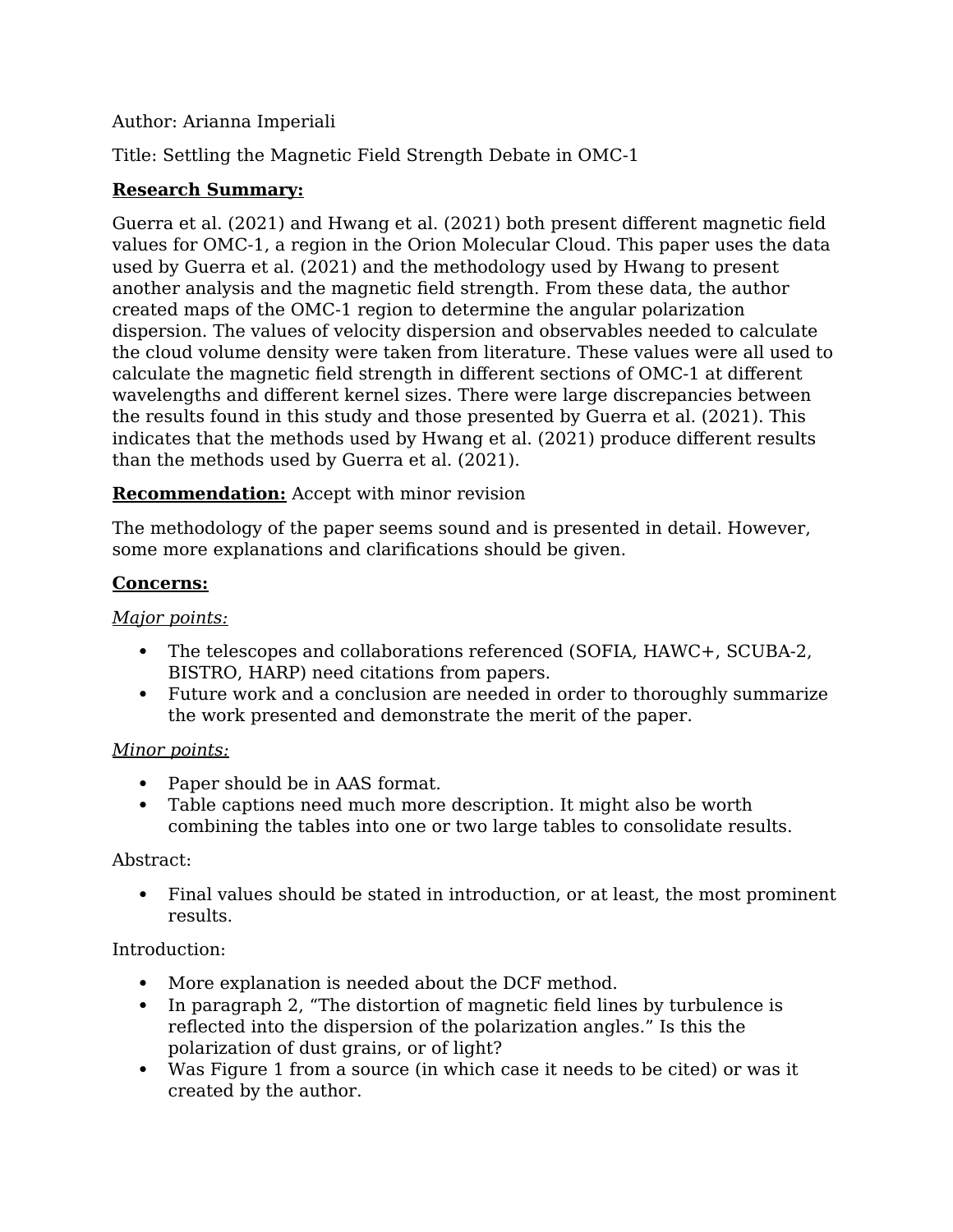- Better resolution is needed on Figure 1. When zooming in, it becomes pixelated.
- "Chuss et al. (2019) combined these observations with photometry…" Was this photometry additional data from HAWC+?
- Explanation is needed on what a two-point structure function is.
- It should be made clear at the end of the introduction that the analysis presented uses the data from Chuss et al. (2019) but the methods from Hwang et al. (2021).
- Is there a reason why the HAWC+/SOFIA data were used and not the SCUBA-2 data?

Observations:

- If only HAWC+ data are presented, then the 2.1 subsection title can be deleted.
- It should be explained what Stokes I, Q, and U are and what the chop-noddither observing method is.

Methodology:

- It might be best to combine Figures 1, 2, and 3 in to one figure with multiple subfigures to demonstrate the angle deviations and how they arose.
- Why does each region in OMC-1 have a distinct B? I.e., why would they each have different angle dispersions?
- "We must utilize the number of turbulent cells in a gas column" Is this gas column a general volume of gas  $(\rho)$ ? It is unclear exactly what this is.
- "The product of  $\sigma_{\varphi}$  and N, which are the values of  $\sigma_{\varphi}$ " the author should be clear that they are redefining  $\sigma_{\varphi}$ .
- Is the measured column density in equation 4  $\rho$  or N(H<sub>2</sub>)?
- "It is important to note that the values for  $\sigma_{\varphi}$  and B of the Orion Bar for the 154 mm and the 214 mm wavelength bands are not present in any table." This should be mentioned a lot earlier, like when the first table is referenced.

Discussion:

- The first sentence should be moved to the intro and emphasized as the purpose of this research.
- In the second sentence and in Tables 5 and 6, is the reference to Chuss et al. (2019) supposed to be Guerra et a. (2021)?
- Another table should be made to present the results from Hwang et al. (2021) as well.
- What is a turbulent-to-ordered magnetic energy ratio?
- Does future analysis involve using data from Hwang with the methods from Guerra?
- Can the author claim that there is a "significant difference" in the results quantitatively? If not, this should be reworded, that there is a substantial difference. The word "significance" implies statistical methods to confirm this.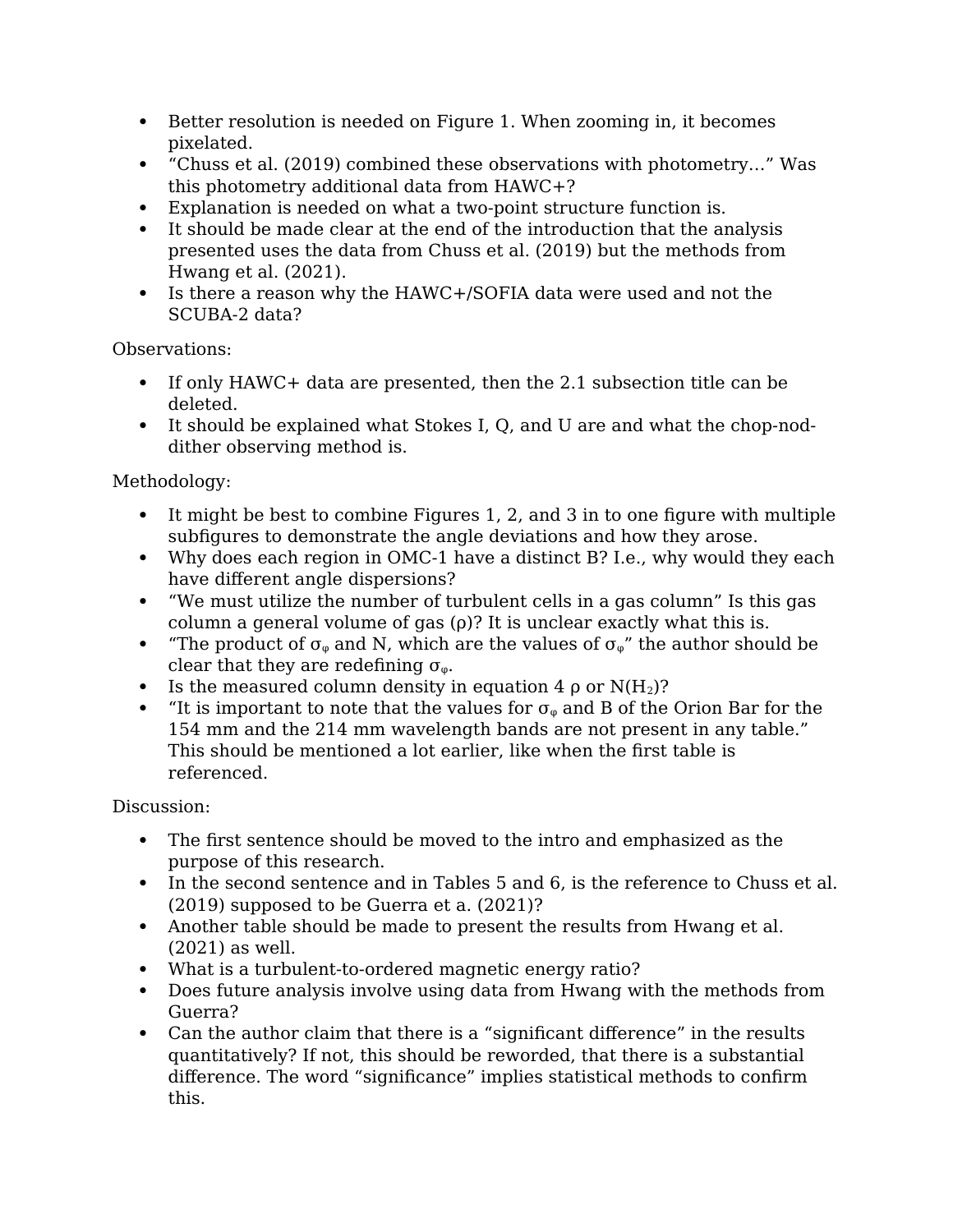## **Evaluation of Criteria:**

## *Is the length appropriate?*

The author needs to add more explanation, so the paper should be longer.

# *Are the title and abstract sufficiently informative?*

The title should be changed because this paper does not completely settle the debate, but only analyzes one component contributing to the discrepancy. The abstract is sufficiently informative.

# *Is the contribution to science significant?*

Yes, this paper addresses a discrepancy in the scientific community about the magnetic field measurements in OMC-1 and offers an in-depth analysis of one of the components contributing to the debate.

# *Is level of English adequate?*

Yes, the level of English is adequate.

# *Is the literature properly cited?*

There are some places where more literature should be cited, specifically, when referencing telescopes (such as HAWC+ and SCUBA-2).

# *Are the results clearly and accurately presented?*

The tables might need to be rearranged to present all the data together to facilitate comparisons for the reader. Also, the results need to be reported with uncertainties.

# *Is the topic appropriate for the journal?*

Yes, this is appropriate for the journal.

# **Data Management Plan:**

The results are all presented in tables, and the methodology is thoroughly explained, so these results are reproducible. However, all the images should be shown as well to help corroborate results in future studies.

**Additional Comment:** I think that this paper is very strong and presents a good analysis. Good job, and good luck!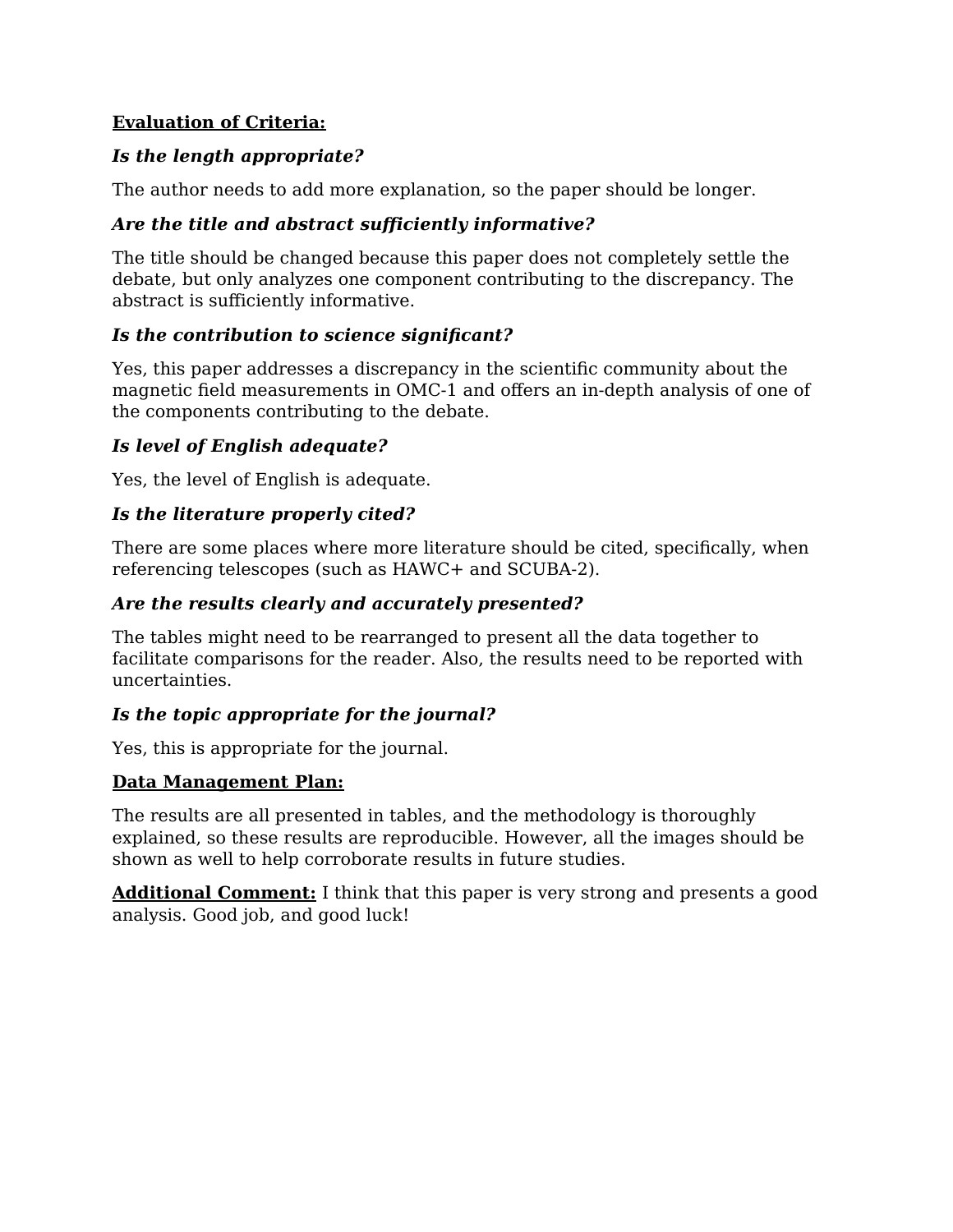### **Peer review report**

**Title:** Settling the Magnetic Field Strength Debate in OMC-1

### **Author:** Arianna Imperiali

### **Summary**

The study examines why the two groups Guerra et al (2021) and Hwang et al. (2021) calculate two very different values for the magnetic field strength of the Orion Molecular Cloud 1 (OMC-1). Specifically, the former found the magnetic field to be from a few hundred μG to 2 mG, while the latter found it to be from 0.8 to 24.6 mG. The author applied the Hwang et al. (2021)'s method to Guerra et al. (2021)'s data to analyze whether the different method results in the large difference between two calculated magnetic field strength. The photometry and polarimetry data comes from the High-resolution Airborne Wideband Camera (HAWC+) in four bands 53, 89, 154, and 214 μm. Regarding the methodology, the author uses 3x3, 5x5, and 7x7 pixel boxcar filters to produce a smoothed map depicting the non-distorted magnetic field directions. The smoothed map is subtracted from the observed map to have a residual angular position map. From the residual map, the author calculates  $\sigma_{\theta}$  - the standard deviation of the angular differences throughout the map for each kernel size for each of the four wavelengths. Also, because each region in the OMC-1 may have a distinct magnetic field, the author apply object masks to calculate the angular polarization for different regions in the OMC-1. Using the  $\sigma_{\theta}$ , the magnetic field strength can be determined. The study's result demonstrates an inconsistency between the obtained  $\sigma_{\theta} \times N$  (N is the number of turbulent cells in the gas column) and the comparable  $\sigma_{\theta}$  value from Chuss et al. (2019). The author concludes that this inconsistency suggests a significant difference between the two analysis methods. However, she also emphasizes that additional analysis to examine the data, the volume density component, and the velocity dispersion component is needed.

**Recommendation:** accepted with major revisions.

## **Justification**

- **a. Major points**
- Introduction:
	- $\triangleright$  Figure 1: a higher resolution for this plot is needed. Also, the author needs to explain how the borders of the three regions are determined. Or if this is a picture from literature, a citation is needed.
- Discussion:
	- *"However, in order to gauge … additional analysis is needed."*: with only the conclusion of the different angular polarization, the author does not have a very strong evidence to explain why the two magnetic field strengths are different or which one is correct (as she stated, analysis on the data and other aspects is necessary). Therefore, the question addressed in the paper is not really answered.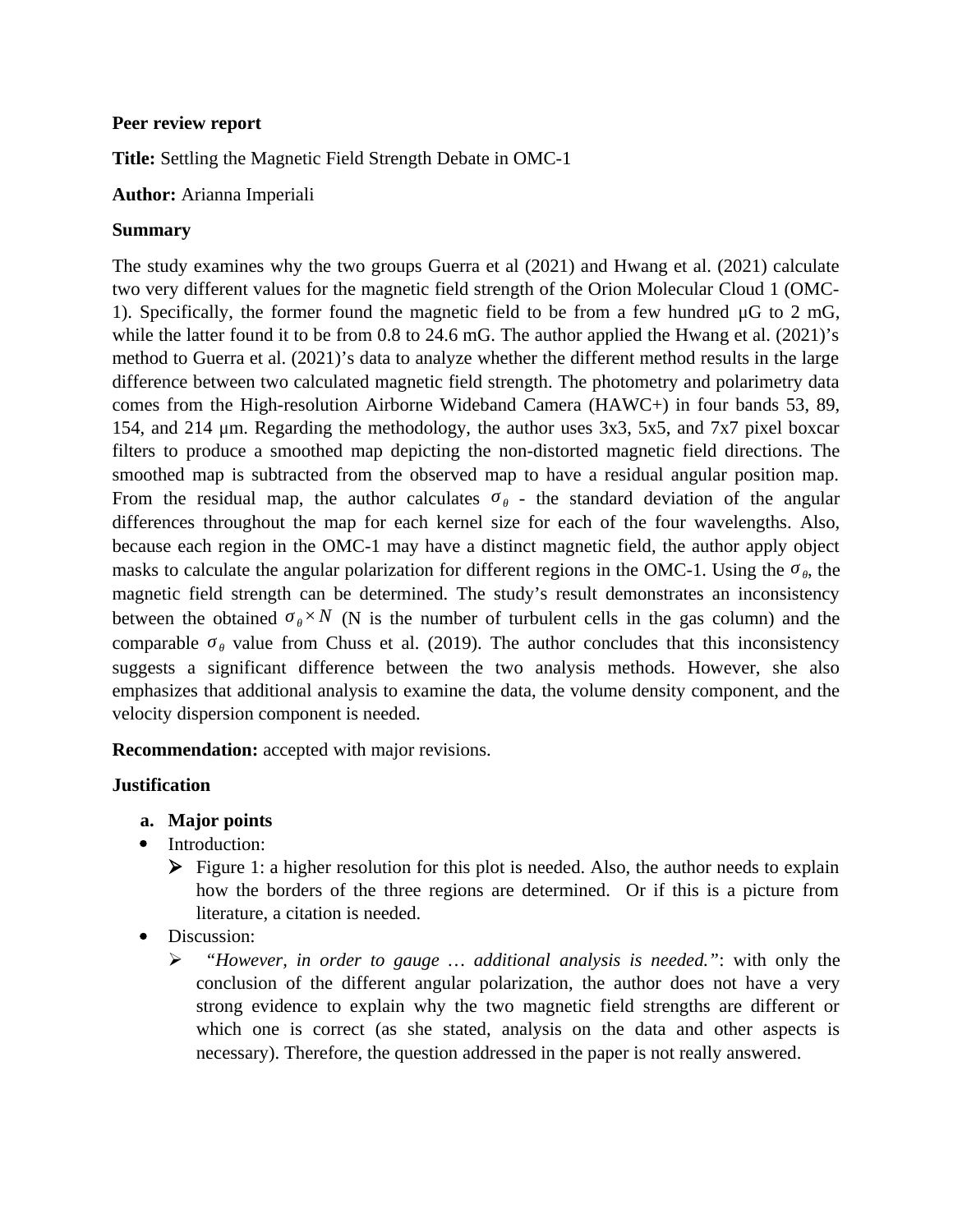## **b. Minor points**

- General paper:
	- $\triangleright$  Instead of using "Eq.", I think the author should write fully as "Equation".
- Introduction
	- *"Recently, two different authors …"*: I would suggest "two different groups" or "two different papers" here. The two papers were not done only by 2 people.
- Observation
	- *"… CRUSH V2.4.2ALPHA1 …"*: need citation for this method.
	- *"More specifically, they used the "bright" keyword …"*: the author should give more explanation on what the "bright" keyword is.
	- *"Polarized light is represented by the Stokes parameters, I, Q, and U."*: the author should explain or define what those parameters are.
	- *"These observations were done using the standard chop-nod-dither observing method."*: the author should give more explanation to what this method is rather than just pointing out to the reference.
	- *"They reduced the data using the V1.3.0-BETA3 …"*: What are the differences between this reduction method and the CRUSH V2.4.2ALPHA1? Why did they use the different reduction method for this additional polarimetry data. Moreover, what are the differences between the additional data and the initial data?
- Methodology
	- $\triangleright$  It is a bit hard to follow the methodology section. The author should state the goal of the methodology in the beginning of the section. For example, the first sentence of the Discussion section ("The purpose of completing this analysis … for the OMC-1 region") should be put in the methodology section.

 $\triangleright$  "... the turbulent-to-ordered magnetic energy ration  $\frac{B_t^2}{R}$  $\frac{1}{B_0^2}$  ": the author should

explains what  $B_t^2$  and  $B_0^2$  are.

- $\triangleright$  The order of the tables should be re-arranged. Particularly, in the text, Table 6 is mentioned before Table 4 and 5.
- Discusison
	- *"When it comes to the unknown of … of Science Fiction."*: I think this sentence distracts from the discussion about the need of the First Contact Protocol. Also, the term "limitless possibilities" in the following sentence should be enough to convey the idea of this sentence.
	- *"Despite their detailed laws, it is still difficult to enforce..."*: the author should explain why it is difficult, or what prevents the laws from being agreed among nations.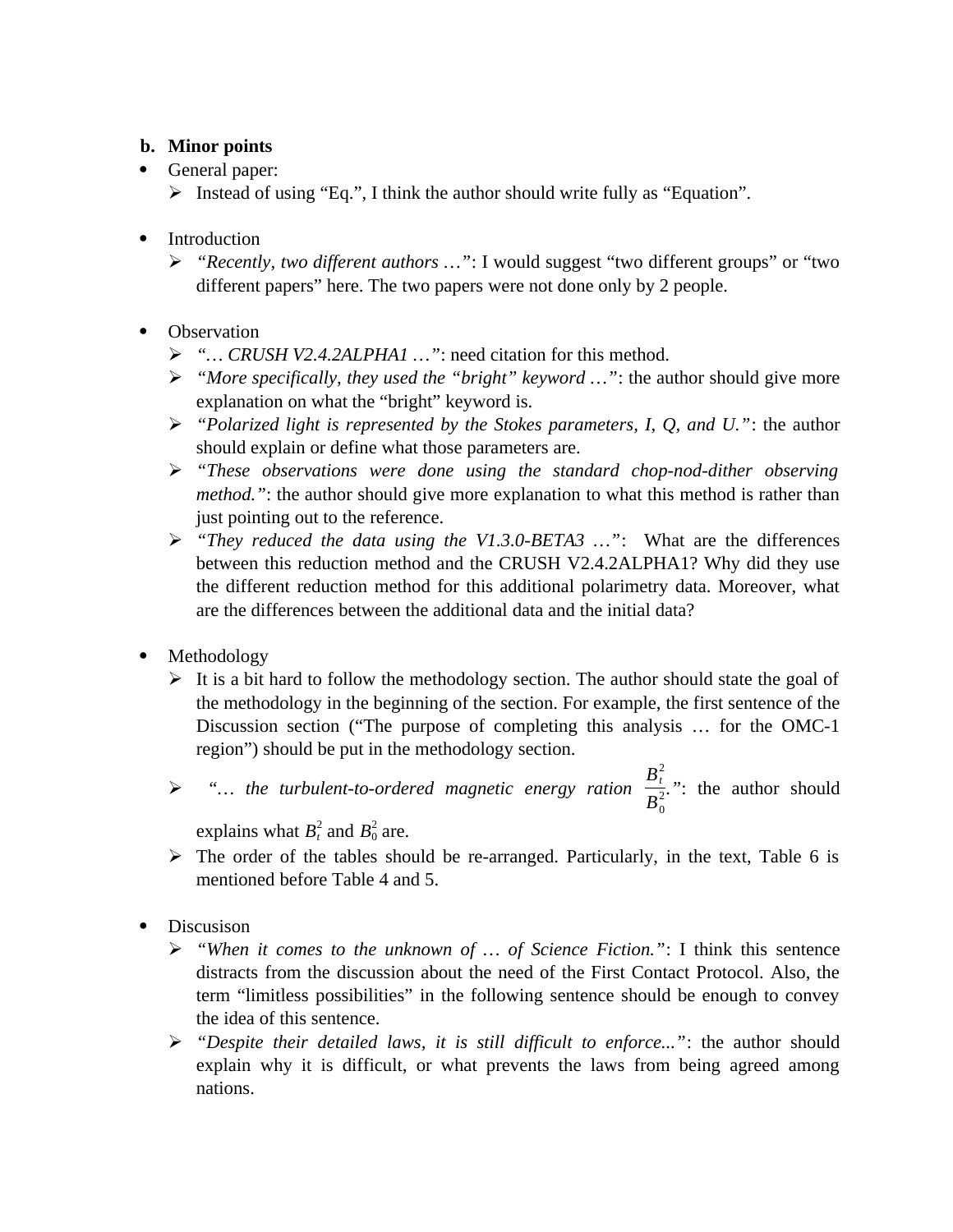### **Evaluation**

The length of the paper is appropriate and the topic is appropriate for the journal. The title and the abstract convey the content of the study. The contribution to science is significant, as the study helps determine the correct value between the two contrasting ones. The paper has a good potential, however, more work needs to be done to sufficiently settle the debate. Even though I give the paper the recommendation of "accepted with major revision", this does not mean the methodology of the paper is wrong. Rather, it means more work in the methodology should be done, and the author seems to acknowledge that. The English in the paper is easy to follow, however, there are some jargons that need clearer explanations. Also, some citations are missing in the paper. The result is well stated. Regarding the Data Management plan, the author uses the data provided by another papers, and those data were already published.

All my comments are constructive reviews and sometimes they can come from personal preference or personal experience. Please understand if I misunderstand the author in some points. Also, please send my congratulation on the author's work and I enjoy reading the paper. Good luck on continuing working on the paper.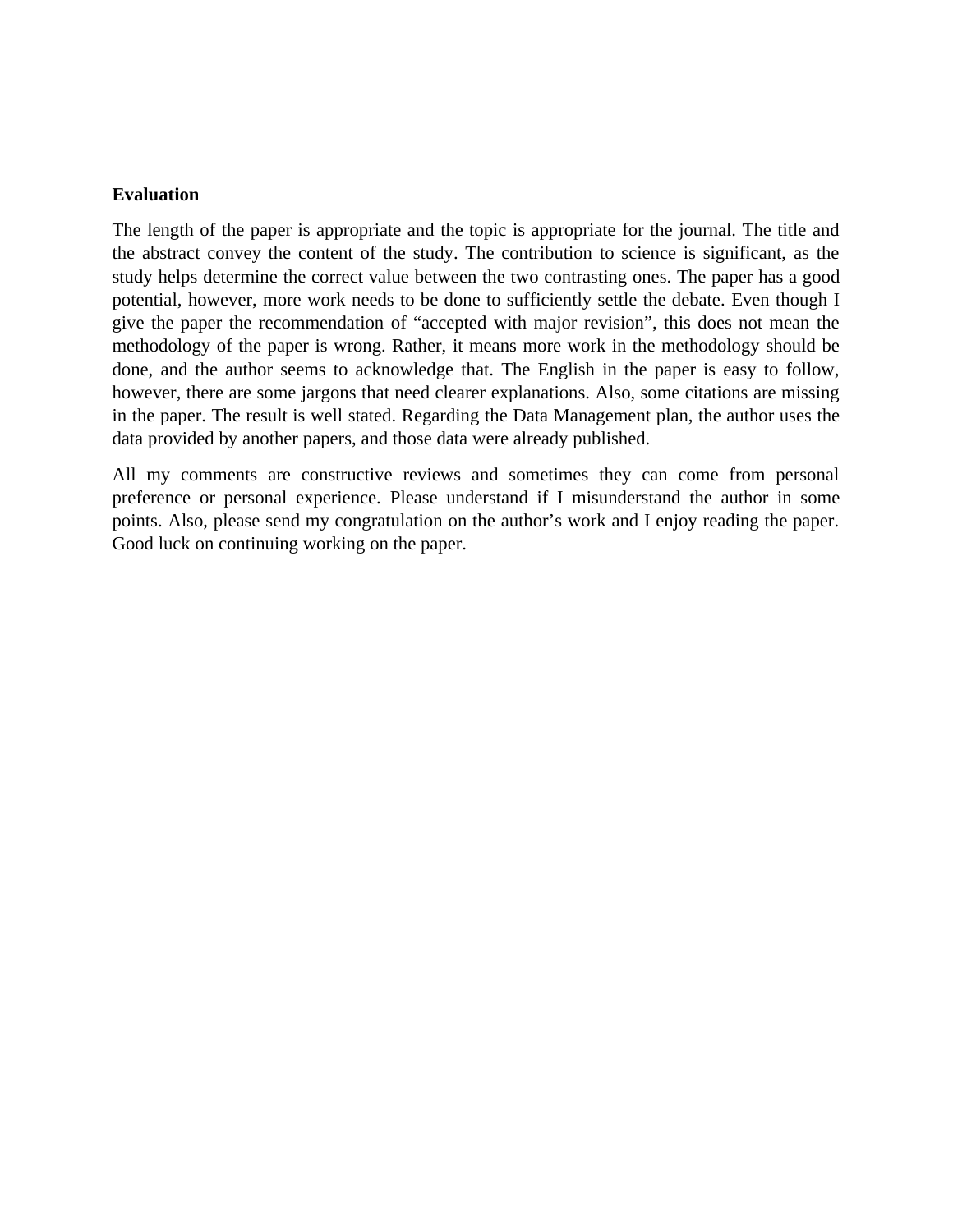#### Author: Arianna Imperiali

Title: Settling the Magnetic Field Strength Debate in OMC-1

### **Summary:**

Two previous studies (Guerra et al. (2021) and Hwang et al. (2021)) have analyzed the magnetic field strength in OMC-1 but reported vastly different results. The goal of this study is to analyze the methods employed by Guerra et al and Hwang et al to determine the reason behind this conflict of results. Photometry and polarimetry for OMC-1 were obtained from SOFIA using HAWC+. First, the angular polarization dispersion needed to be calculated. To complete this, a method analogous to unsharp masking was used. 3x3, 5x5 and 7x7 pixel boxcar filters were moved around to perform convolutions on the Stokes U and Q maps. The mean polarization angle of each box is computed and recorded. Then a residual map is created by subtracting the smoothed map (using the mean measurements from the moving box) from the original map. With this residual map, the angular polarization dispersion is the standard deviation of the angular differences throughout the map for each kernel size. Finally, the number of turbulent gas cells must be accounted for by multiplying the number of cells by the calculated angular polarization dispersion. Next, the calculations used for volume density and velocity dispersion are discussed and the resulting magnetic field strength for each kernel size and wavelength are displayed. The study is not completed, but the correct kernel size must be determined. Once this is done, the results can be analyzed and the difference in angular polarization dispersion for the two previous studies can be analyzed.

### **Rating: Accept with Major Revision**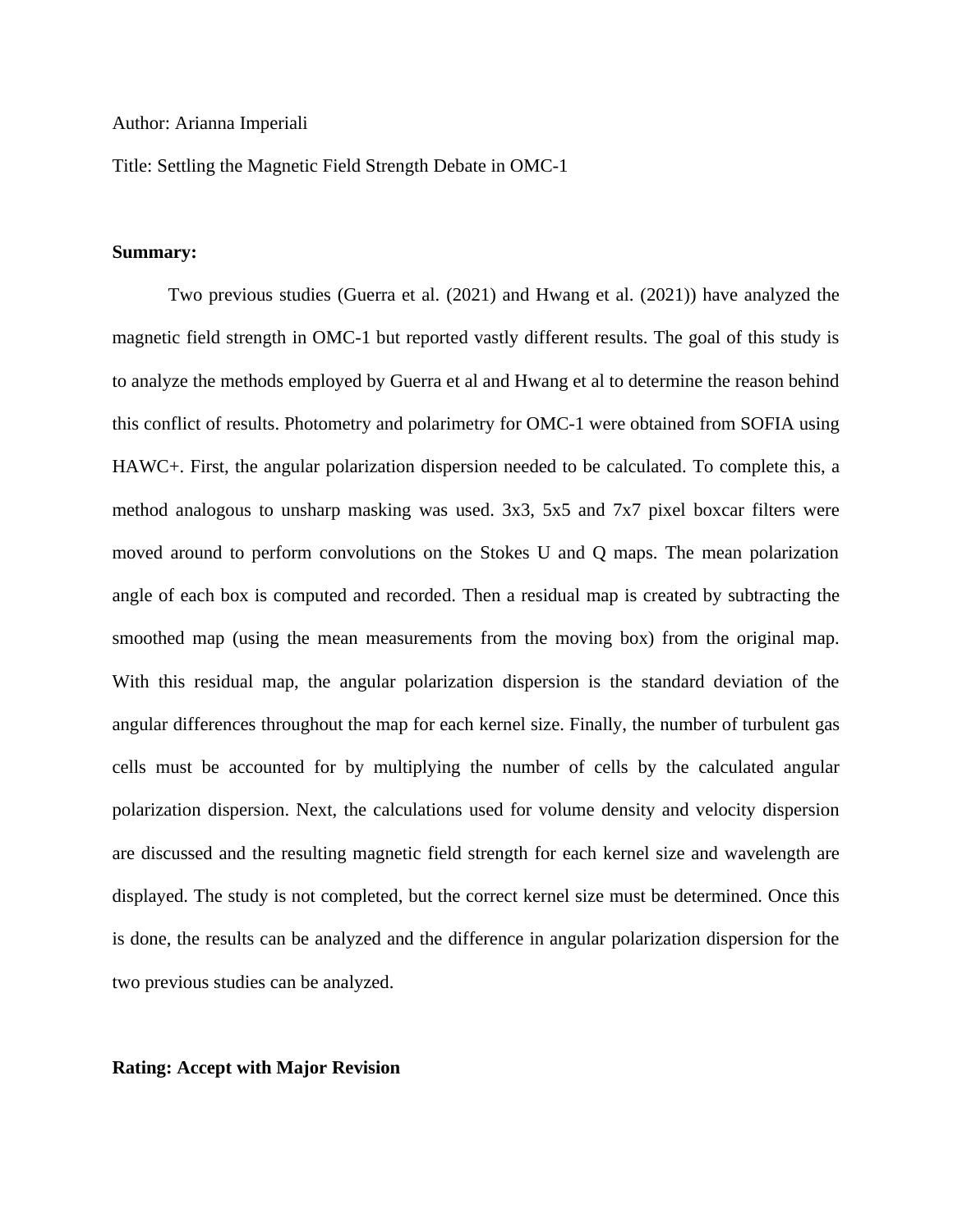### **Minor Revisions:**

- **-** The abstract is too in depth. The background material should be saved for the introduction. The abstract should be used to present the goals and results of the study
- **-** In the Introduction, there should be a more in-depth explanation of the DCF method. This method seems critical to magnetic field studies and a full explanation should be given
- In the introduction, the sentence beginning "Maps of magnetic field strength distributions …" , is the parameter ρ a volume mass density? It should be mentioned what type of density this is.
- In the introduction (page 3), there are two paragraphs detailing observations and methods used by the previous two studies. These should not be mentioned in the introduction and saved for a later section detailing the two studies of interest (see comment in Major Revisions for more on discussing the previous studies).
- At the end of section 3, it is mentioned how no values for the Orion Bar are listed for 154 μm or 214 μm. This should be moved to the beginning of this section, so the reader does not have to wait for a reason why certain values are omitted.
- Subsections would make section 3 easier to parse. Section 3 seems to be broken into two main parts, the angular polarization dispersion calculations and the mass density and velocity dispersion determination. Separating these two into subsections would be beneficial to the reader

#### **Major Revisions:**

**-** A citation needs to be given for Figure 1. If this figure was created by this study, then this must be mentioned.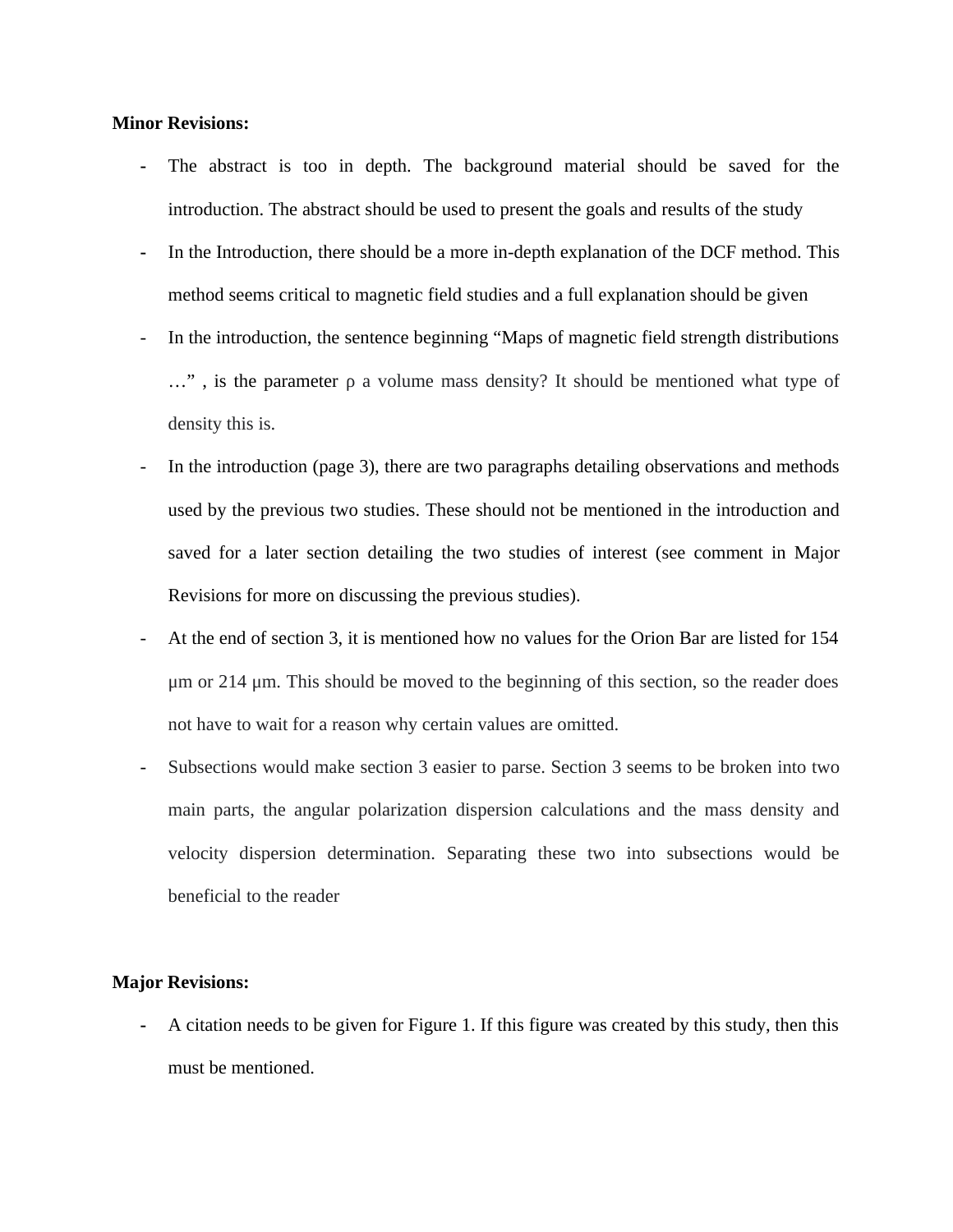- **-** There needs to be a clear, in depth overview of the methods implemented by the two other studies. The procedures used by them are described throughout the paper and are hard to follow. It would be beneficial to the reader if a new section was added detailing the methods and calculations used by Guerra et al and Hwang et al. The author could then clearly explain the differences between the two studies which would help the reader better understand the goals of this project.
- **-** In section 3, there needs to be an explanation as to how previous studies determined parameters such as the number of turbulent cells, the velocity dispersion, the average column density of molecular hydrogen, the uniform cloud depth and the mean molecular weight, all these values are obtained from previous studies with no mention of how they were calculated.
- **-** It is not clear why the author is using these methods. Is the author implementing the methods used in the Hwang et al. paper on the data from the Guerra et al. paper? It is very unclear how using the boxcar method on the data will be able to determine the reason the studies report vastly different magnetic field strengths. I think part of this confusion is due to the fact that the methods employed by the previous studies are not well explained (as stated above). It needs to be clear to the reader how the methods employed will demonstrate the goals of the project.
- Overall, the project is not finished. The correct kernel size needs to be determined (and a reason behind which size was picked needs to be given). After this, the author can determine if the difference in methods used to compute the angular polarization dispersion is the cause of the difference in magnetic field strength.
- A conclusion needs to be added to summarize the goals and results of the study.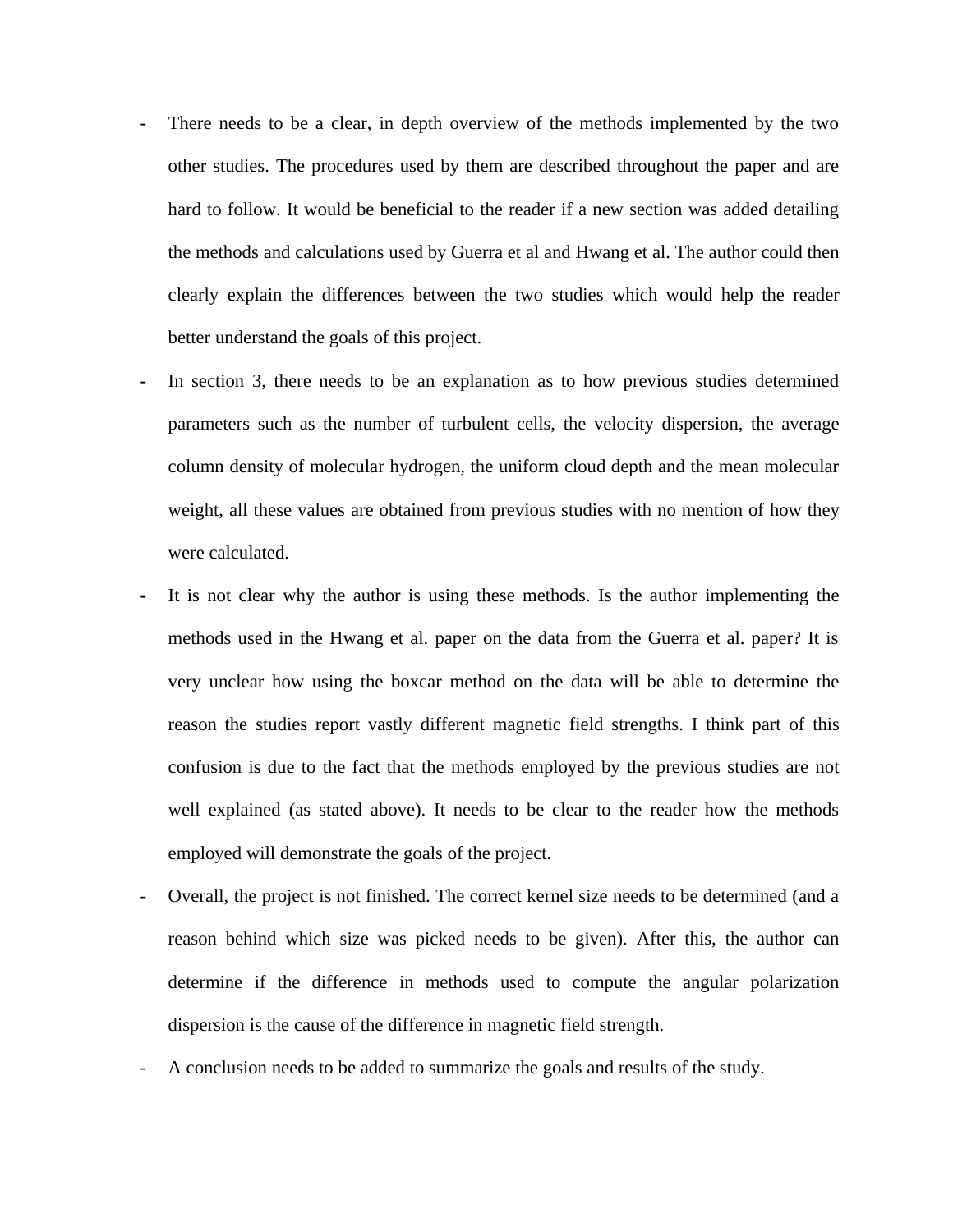### **Evaluation of Criteria:**

### **Is the length appropriate?**

**-** There are sections that should be added to the paper, including a section giving a full description of the two previous studies and a conclusion to summarize the results.

### **Are the title and abstract sufficiently informative?**

**-** The title is good. The abstract is overly informative, the background material can be left to the introduction

### **Is the contribution to science significant?**

**-** Yes, this paper resolves a current debate in the area of magnetic field studies

### **Is the level of English adequate?**

**-** Yes

### **Is the literature properly cited?**

**-** Yes, the background and introduction are rooted in literature. The only issue is the lack of a citation for Figure 1, as stated before.

### **Is the topic appropriate for this journal?**

- Yes

### **Data Management Plan?**

**-** The results are clearly displayed in tables. After the study is finished and the final results are obtained, it would be beneficial to add another table displaying the magnetic field strengths determined in this study and the other two studies for a direct comparison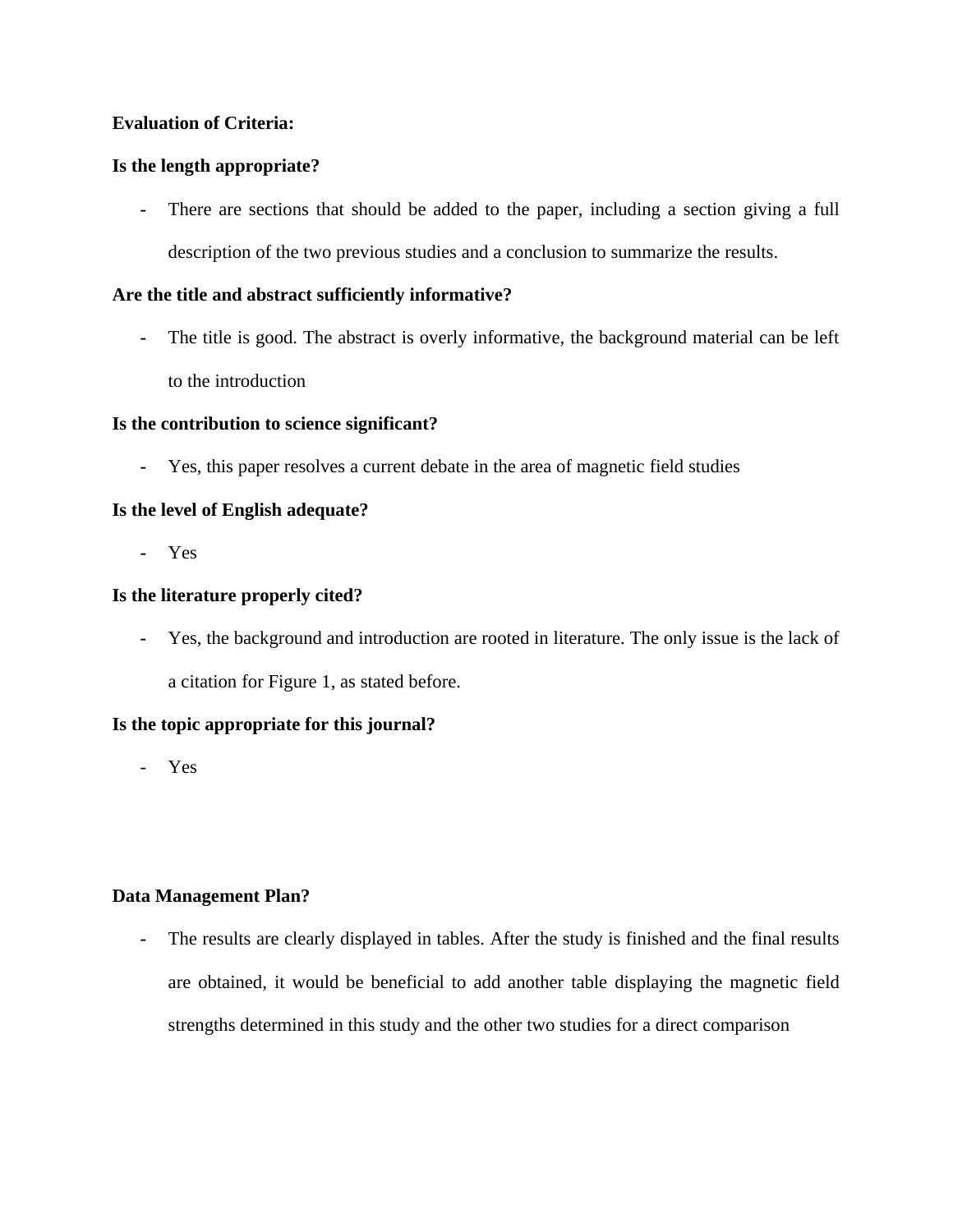# **Additional Comments:**

**-** This study is very interesting. I would like to thank the author for all their hard work in completing this study. This project has the prospect to resolve a major conflict in this field of astronomy.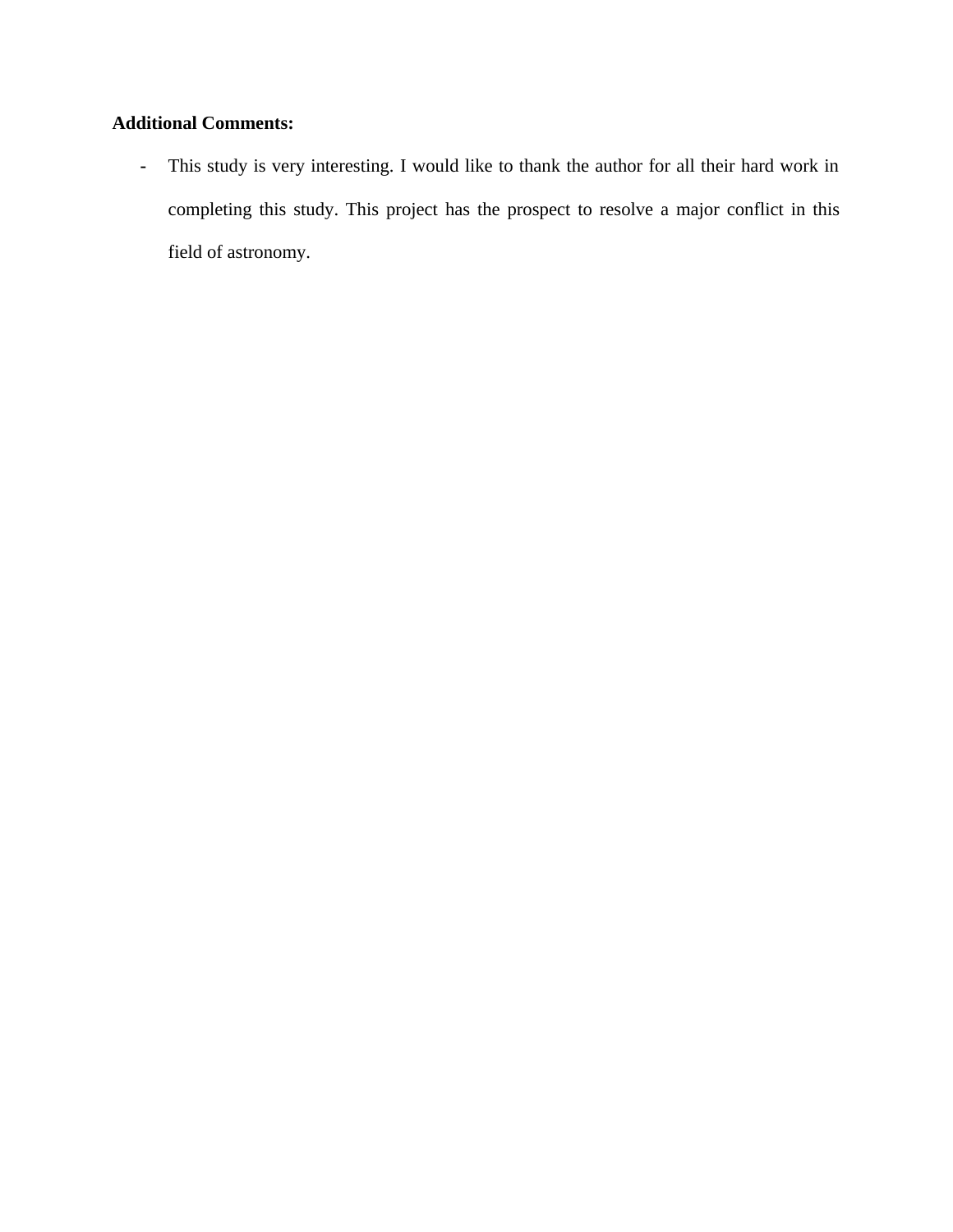### **Note to the Editor – Arianna**

To the Editor-

While I stand by my review of this paper, I still wish to remain anonymous to the author should my identity be requested. I found significant issues with this paper. I would have liked to see a better and more digestible explanation of the author's methodology. While the overall intent of the research is clear, the specifics are rather muddled in scientific jargon and this made the research very difficult to understand. Despite this, I would still recommend the publication of this paper due to its importance in its field. The results do suggest that there may be issues with methodology when calculating largescale magnetic fields in the Galaxy, therefore, the implications of this research are very important. If these methodologies can be fixed, then the better future research will be for it!

Best regards,

Danielle Mortensen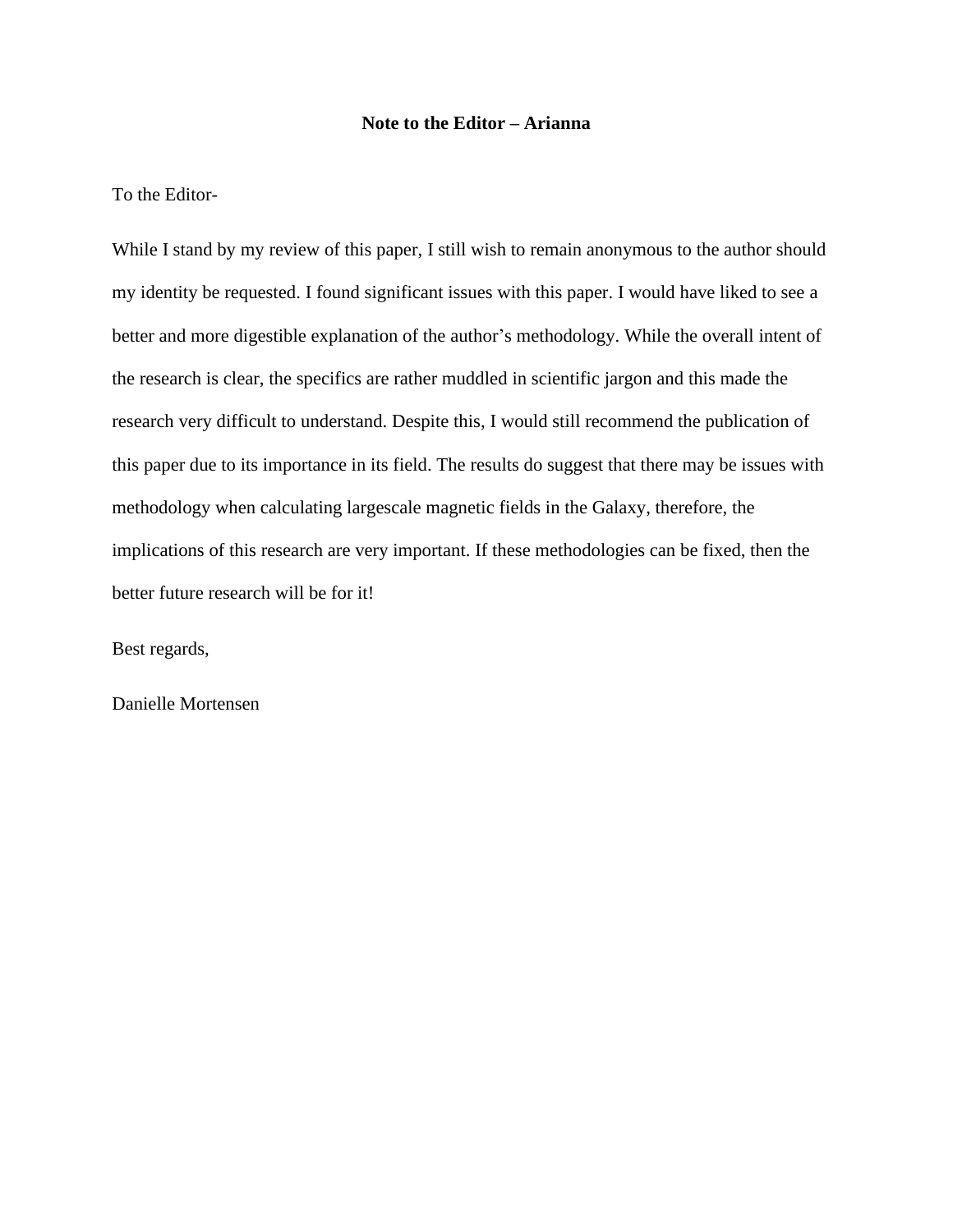### **Arianna Review**

### *Summary:*

The author attempts to resolve a discrepancy over the magnetic field strength in the Orion Molecular Cloud 1 (OMC-1), as determined by two separate groups, Hwang et al. and Guerra et al., both released in 2021. Hwang et al. determined the magnetic field to be somewhere between a few hundred microGauss and 2 mG while Guerra et al. determined it to be between 0.8 mG and 24.6 mG. The author analyzes the use of the Davis-Chandrasekhar-Fermi (DCF) method by both groups to estimate these numbers and determine where the difference occurred. Specifically, the analysis focused on the angular polarization dispersion component of the DCF method. By recalculating the results of Hwang et al. using unsharp masking methods split between key areas of OMC-1 and adding in components of beam and line-of-sight integration, the author calculates the differences in the angular polarization dispersion components. These differences show that it was the DCF method analysis which created the differences that are evident between the two groups.

### *Recommendation:*

I would recommend that this paper be **accepted with major modifications**.

## *Justification:*

- *Major Points:*
	- o Author does not explain their portion of the research in layman terms
		- Methodology section was particularly difficult to follow.
		- Was this simply a recalculation of the Hwang et al. results and comparison to Guerra et al.?
		- Simply put, what were the differences between what the author did and what Hwang et al. and Guerra et al. did?
- *Minor Points:*
	- o Abstract: "…ranging from a few hundred microGauss to up to 2 mG…vary from 0.8 to 24.6 mG."
		- When comparing results from the two papers in question, it may be helpful for the author to use the same units. This would give the reader a better idea of how much a discrepancy there is without needed to do unit transfers.
	- o Introduction: "…they applied a two-point structure function to the polarimetry data at each wavelength measurement within a small circular sub-region at each pixel."
		- Two-point structure functions are introduced but never explained.
	- o Introduction: "They used the C18O spectral line profiles from HARP to measure the velocity dispersion."
		- Author does not explain how velocity dispersions are obtained from these spectral lines.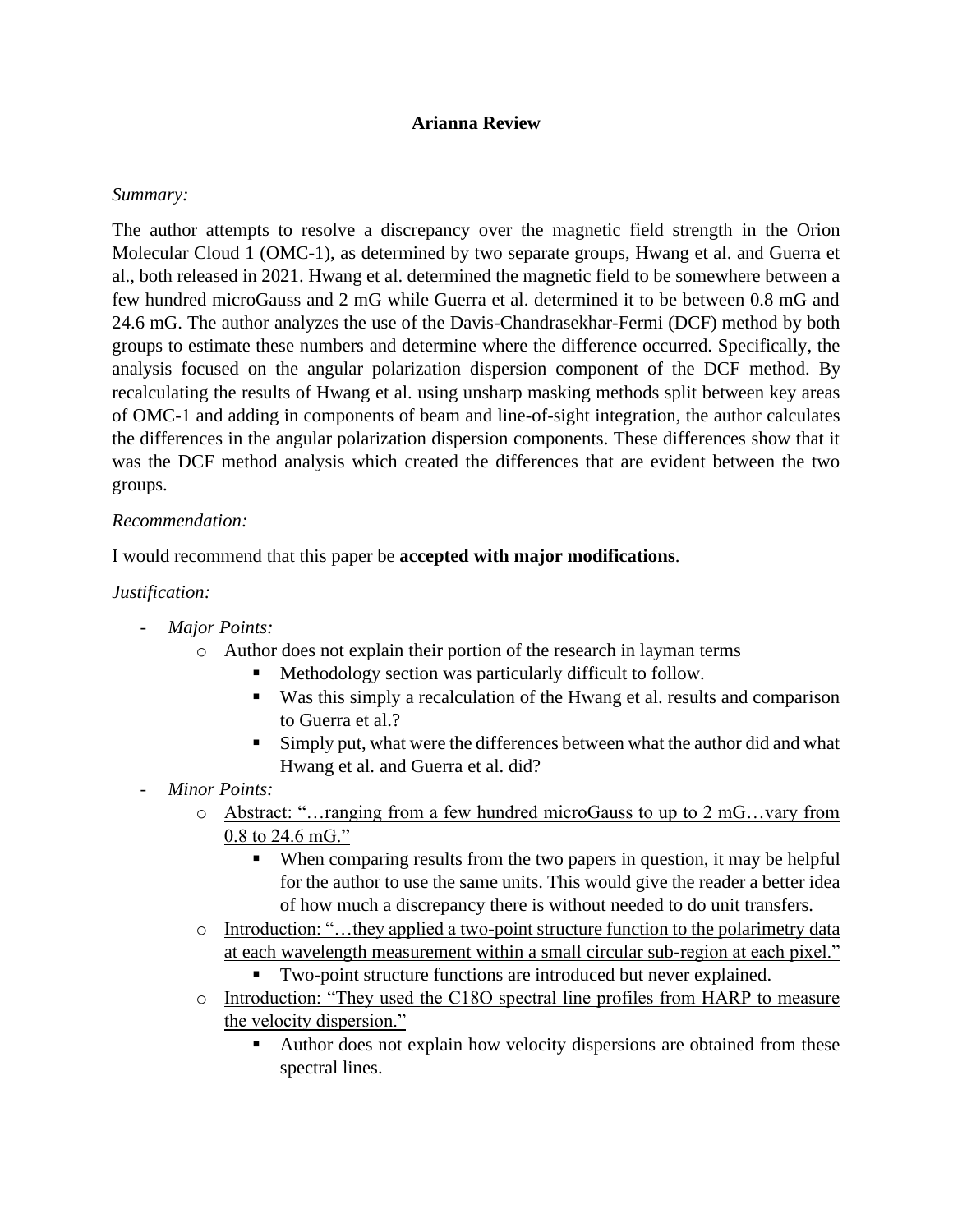- o Introduction: "Finally, a discussion of the results and implications are presented in Section 5."
	- A review of Section 4 is not explicitly present here.
- o Observations: "…raster scans of the region in all four bands observed…"
	- It is unclear what raster scans are and what their purpose is in regard to this research.
- o Observations: "…using CRUSH V2.4.2ALPHA1 with non-default options. More specifically…"
	- The paper would benefit from an explanation of what "CRUSH V2.4.2ALPHA1" is.
	- It is also unclear what "clipping" the data means and how it would affect the analysis.
- o Observations: "Because of the relatively small fractional bandwidth of the filters…"
	- It would be helpful for the author to define the variables lambda and delta lambda. It is commonly understood to be wavelength and the change in wavelength, but it is not clarified whether or not this is the case.
	- Additionally, what are color corrections, and how would they have affected the data?
- o Observations: "The chop throw ranged between 76 and 80, and the chop/nod angled was 125 deg…"
	- What is this chop-nod-dither method? What is the significance of these numbers?
- o Methodology: "We use 3x3, 5x5, and 7x7 pixel boxcar filters in the *convolve2d*funtion from Python's *SciPy* library…"
	- It would have been helpful to have a translation of this long and jargonheavy sentence into layman terms.
- o Methodology: "…it is also important to consider the beam and line-of-sight integration that Chuss et al (2019)…"
	- Was this a method which Hwang et al. did not use?
	- If so, was this the exact point of discrepancy between the two results?
	- Without the *N* values, do the results align with Hwang et al.?

## *Evaluation:*

- *Is the paper length appropriate?*
	- $\circ$  Perhaps the author would benefit from including more detailed descriptions of the difficult terms and variables which are integral in their research. This may result in a longer paper, however, it may be easier to follow than at its current state.
- *Are the title and abstract sufficiently informative?*
	- o Yes. The title and abstract are accurate descriptions of work and clearly outline both the problem and the findings of the research.
- *Is the contribution to science significant?*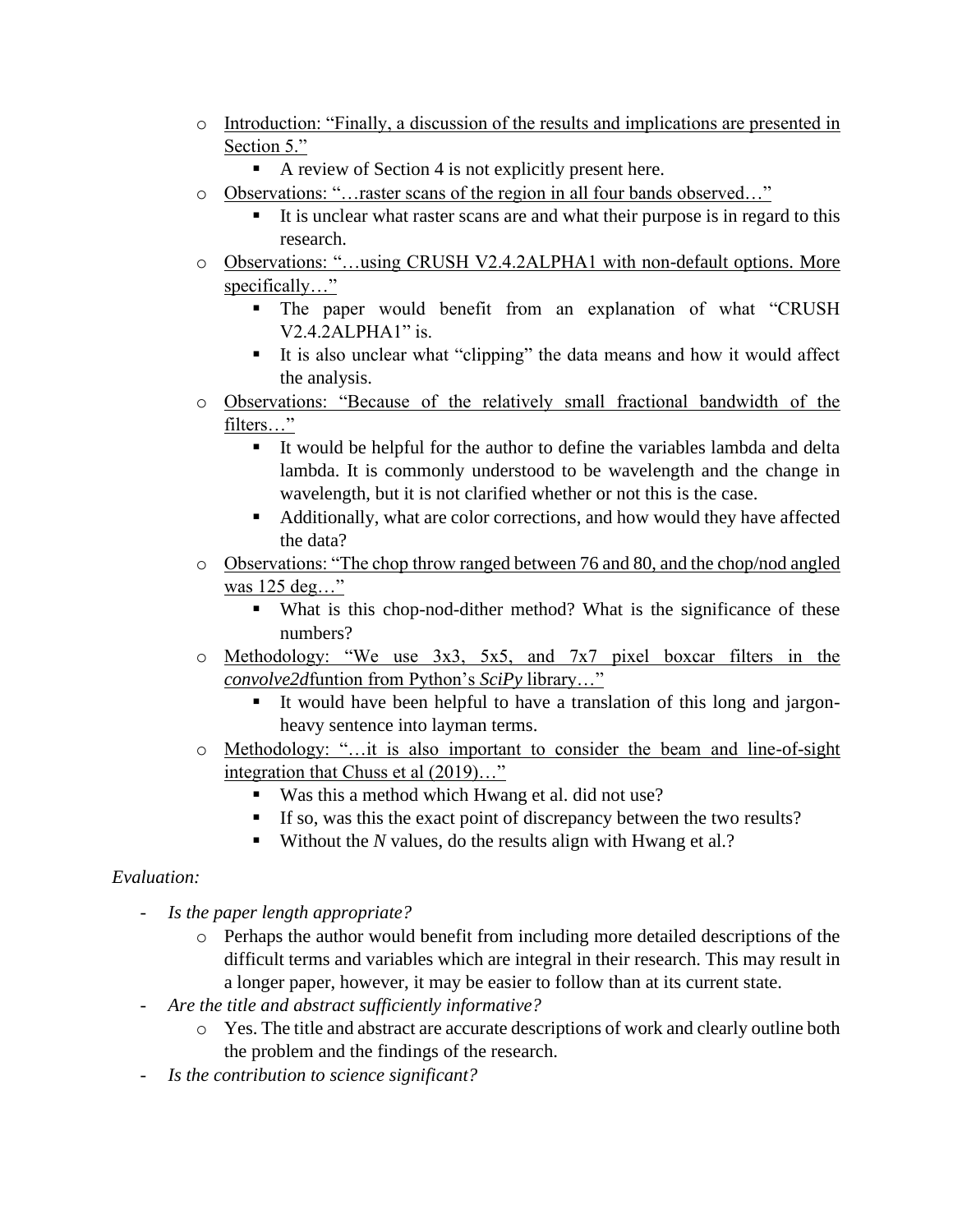- o Yes. If these results are able to show that certain methodologies in magnetic field analysis are flawed, then it will have a great impact on astrophysics!
- *Is the level of English adequate?*
	- o No. The paper has a fair bit of jargon and difficult-to-read sections. If each of the complex terms and phrases (for example "raster scans", "velocity dispersion of the gas coupled to the magnetic field", "angular polarization of magnetic field vectors", "magnetic pressure", "diffraction-limited beam", etc...) had been fully explained to the reader, then it would have allowed for the research to be more accessible to those not directly involved in the field of study.
- *Is the work properly grounded in literature?*
	- o Yes. Importantly, there is relatively even addressing of both sides of the issue (Hwang and Guerra). The author does a good job of not objectively favorite any one of the sides.
- *Are the results clearly and accurately presented?*
	- o Yes. Table 7 is particularly evident to suggest that the methodologies used by certain parties in calculating the magnetic field were flawed.
- *Is the topic appropriate for the Journal?*
	- o Yes. The author's research is a clear fit for this Journal being on the topic of largescale magnetic field analysis.
- *Is the data management plan good?*
	- o No. The author makes no mention of their release or intent to release any of the data or software.

## *Final Comments:*

I am impressed by the author's willingness to tackle such a difficult issue! The implications of this paper are key to the successful analysis of largescale magnetic fields in the future, and this happily takes us one step closer to addressing a major concern of methodology in this field. I hope these comments are accepted as constructive criticisms and the author finds them helpful. My best wishes in their success!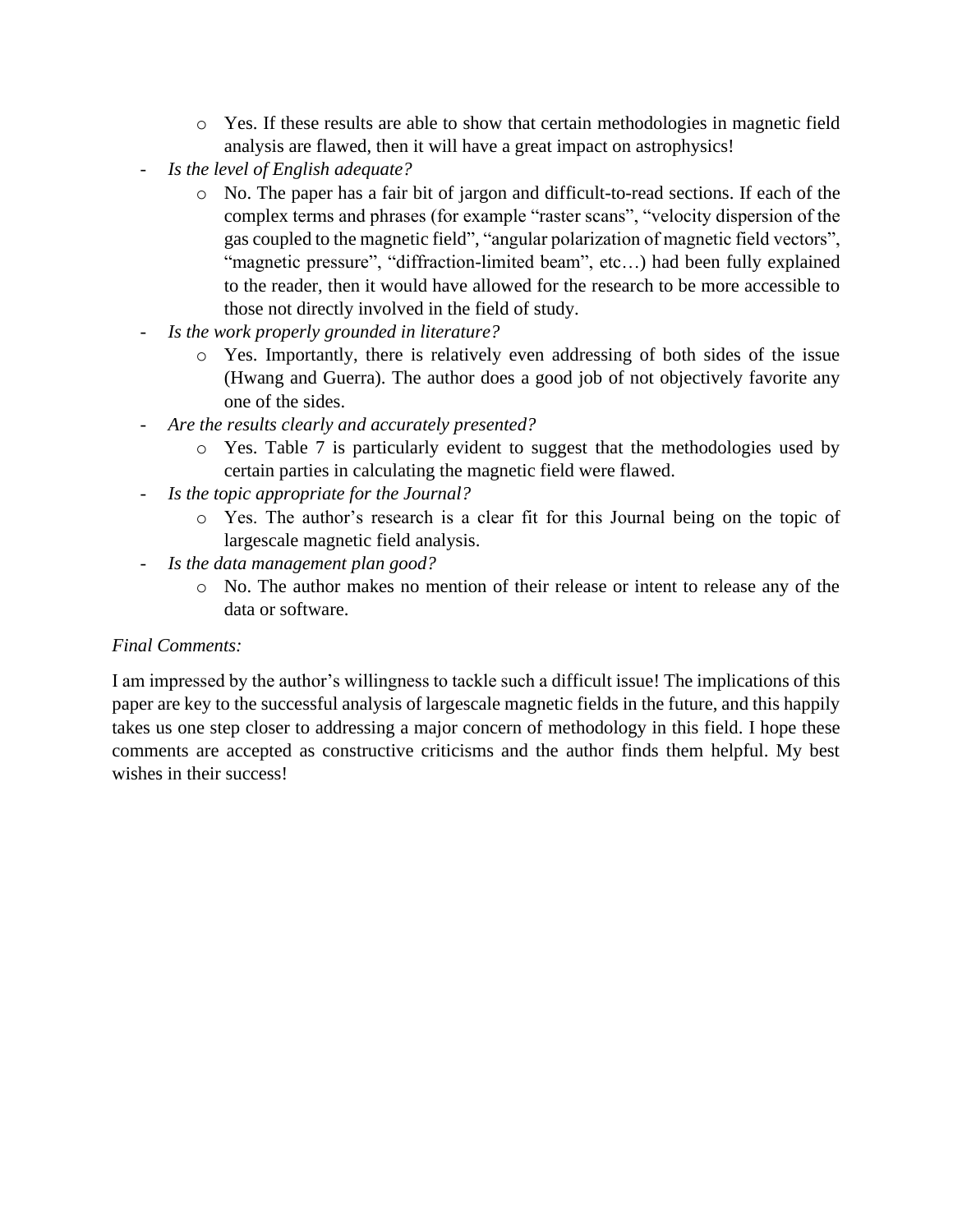#### Summary:

This paper describes a process of analyzing the conflicting results of two different studies (Guerra et al. and Hwang et al.) regarding the magnetic field strength in the Orion Molecular Cloud 1. Data was collected by Chuss et al. using HAWC+ onboard SOFIA. For this paper, the data from Chuss was run through the analysis process from Hwang to calculate angular polarization dispersion. To accomplish this, the images from HAWC+ were smoothed using 3 different kernel sizes (3x3, 5x5, and 7x7 pixels). The mean polarization angle is calculated from the smoothed image using the Stokes parameters. The residuals between the initial image and the smoothed image are used to calculate the standard deviation of the angular differences. This value is used to obtain the magnetic field strength. The turbulent-to-ordered magnetic energy ratio is also determined from this value. The paper concludes by acknowledging that there is a significant difference in the analysis methods, but additional analysis is needed.

#### Recommendation:

Accept with minor revision

Points of Consideration:

#### Major:

Paper did not initially mention analysis was only on HAWC+ data from Chuss using Hwang's method. The abstract and the introduction imply a 2-way analysis between Hwang and Guerra

Stokes parameters neither described nor cited

Table descriptions vague. More explanation of what is tabulated would provide much clarity

Observations section does not mention data used by Hwang

Paper claims to compare Hwang and Guerra yet comparison is more often than not between Chuss and Hwang

#### Minor:

§1 ¶1 last line is difficult to understand

Colors of words on Fig 1 hard to read (blue/black on blue)

Section 4 not mentioned in summary at end of intro

§3 can use more detail on what is being done with the filters

Unclear how values of  $\sigma_{\varphi}$  X N result in values presented in Table 3

Table 4 is described well after the equation which it references

Tables 5 and 6 located in §3 but not referenced until §4

Description of turbulent-to-ordered magnetic energy ratio vague

Unsharp masking method unclear. A better description would help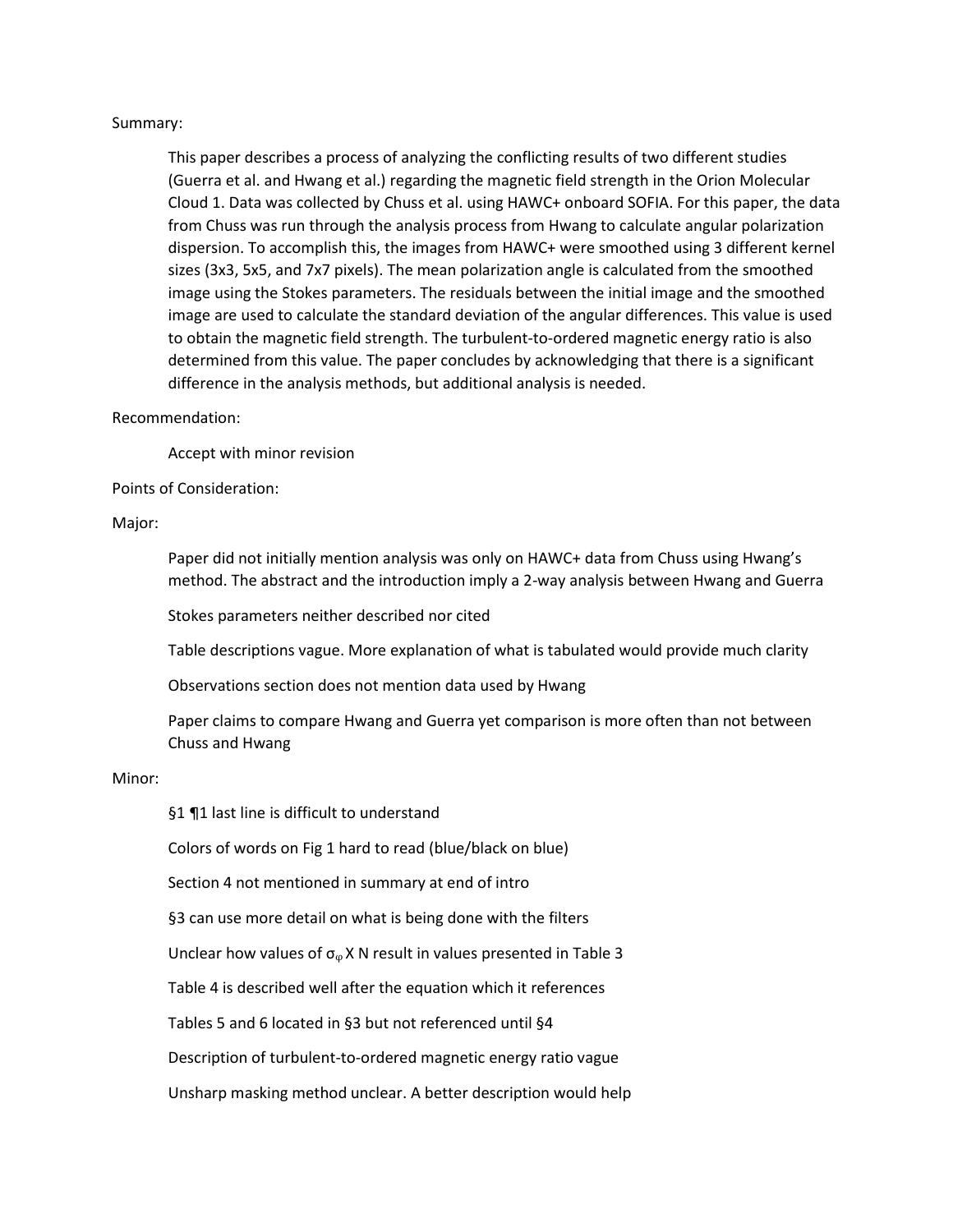Calculations of magnetic energy ratio being carried out in discussion section rather than methodology section with other calculations

Paper very technically written and hard to understand without more inside/background knowledge

Paper would benefit from an additional proofread

Evaluation:

Length:

Length is appropriate. More description on points mentioned above would add length which is no issue

Title and Abstract Sufficiency:

Abstract implies a 2-way analysis between Guerra and Hwang yet the paper seems focused on an analysis of Chuss's data through Hwang's analysis

Contribution to Science:

Paper provides a much-needed analysis on the discrepancy between two results in magnetic field measurements of OMC-1

Level of English:

Paper is easy to read, and language used is understandable

Literary Citations:

In general, credit is given where due. Stokes parameters are not cited

#### Clarity and Accuracy of Presentation:

Results and process are worked out step by step albeit in a complicated, technical fashion

Topic Appropriate for Journal:

The topic of this paper is appropriate for this Journal

Data Management Plan:

No comment is made on the availability of the data nor on the code used to perform the analysis steps

Additional Comments:

This paper is fairly well written. Some clarity is needed in points mentioned above as well as general restructuring of table placement and the possible reordering of the presentation of information and calculations. In the hope that the author accepts these comments, I accept the author's work and compliment them on their hard work and results.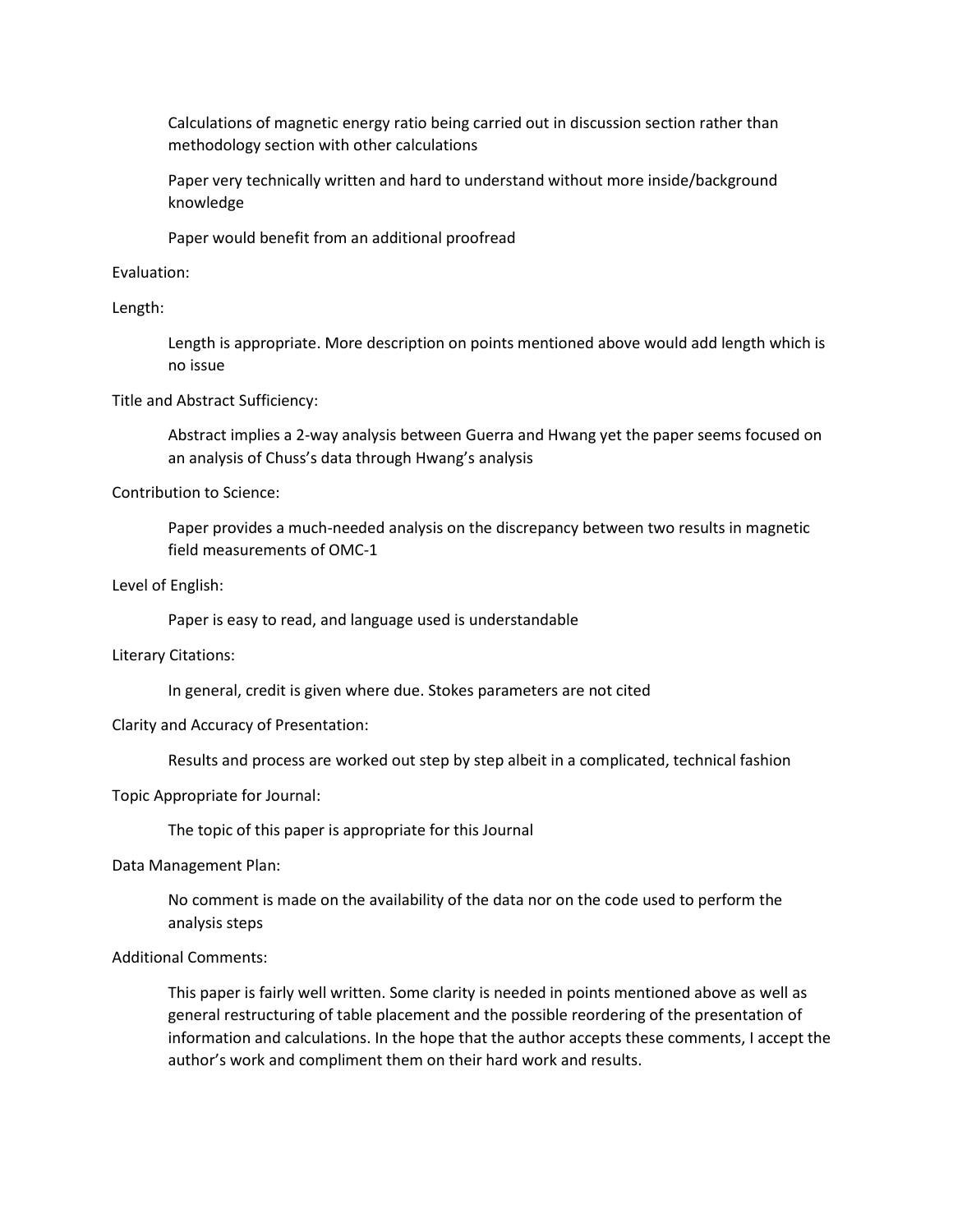Title: Settling the Magnetic Field Strength Debate in OMC-1 Author: Arianna Imperiali

Summary: The author begins the paper by introducing magnetic fields in the diffuse interstellar medium and molecular clouds. She describes techniques that measure the dispersion of magnetic field vectors in turbulent molecular clouds, which builds upon the methods used to determine magnetic field strength distributions. For this study, she focuses specifically on the Orion Molecular Cloud (OMC) to investigate the order-of-magnitude difference between the magnetic field strength found by Guerra et al. (2021) and Hwang et al. (2021). She obtains photometry, polarimetry, and Stokes parameter data of OMC-1 from Chuss et al. (2019) with the HAWC+ at the Stratospheric Observatory for Infrared Astronomy. She performs convolutions on the Stokes maps to create a smoothed showing the non-distorted magnetic field direction and calculates the mean polarization angle of the smoothed map. She subtracts then analyzes the residual map that results from comparing the smoothed map to the observed map to obtain the standard deviations from convolutions of various kernel sizes applied to four wavelengths. The results of the study yield the magnetic field strength values per region in each wavelength for each kernel size. The author concludes that there exists a difference in the analysis methods of the previous studies for the angular polarization component of the DCF method, which indicates the need for future studies to check for other contributions to the differences in previous results.

Recommendation: Accept after minor revisions.

### Justification of Recommendation:

Major points:

- Some concepts and steps in the methods of the paper need more explanation when the author first introduces them. These instances include:
	- o Stokes parameters (section 2.1)
	- o The reasons for checking the data, the volume density component, or the velocity dispersion component in future studies (last sentence of section 4)
- The purpose for research stated at the end of the introduction sets up the paper as though the author plans to investigate various components of the previous studies until finding the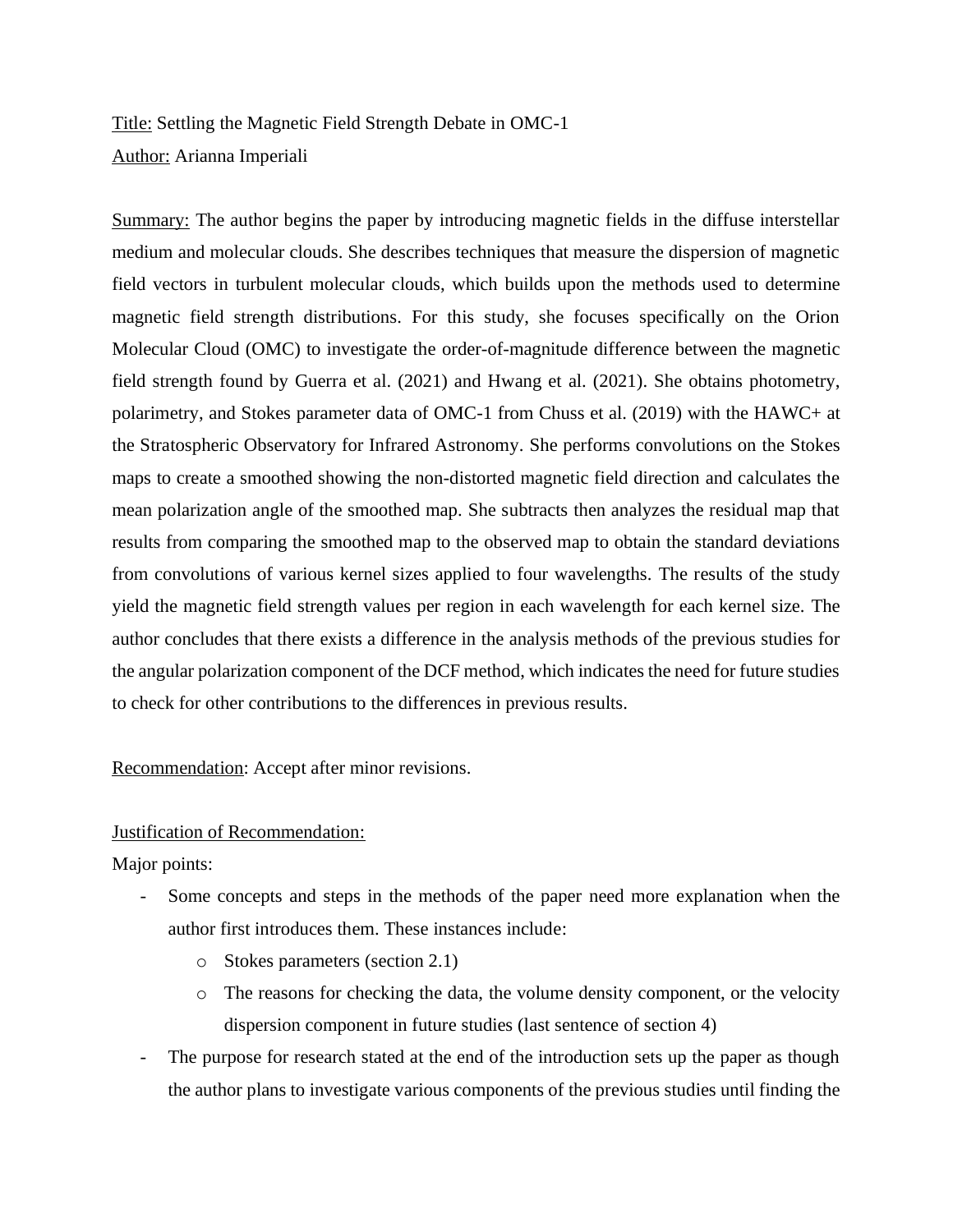cause of the difference between past results. This contrasts with the first claim in the discussion stating that the purpose was to determine if a single component  $(\sigma_{\omega})$  of the previous studies caused the difference. This needs to be specified in the introduction for the procedures to match the purpose of research.

Minor points:

- The author mentions the Davis-Chandrasekhar-Fermi method without an explanation of what the method entails or in what ways it was developed upon for the methods of Hildebrand et al.
- The last paragraph of the introduction section references an order-of-magnitude difference in results between Guerra et al. (2021) and Hwang et al. (2021). The author should specify here the results that are an order of magnitude different.
- Section 3 references the importance of the beam and line-of-sight integration from Chuss et al. It is not obvious to the ready the reasons why these integrations might be important to this study.
- The paper does not have a conclusions section.
- Although not always necessary, the tables without captions are difficult to follow, especially when they are not right above/below the section referencing them.

### Evaluation:

- 1. Is the length appropriate?
	- *a.* Yes the length of the paper overall is appropriate, but the introduction is long.
- 2. Are the title and abstract sufficiently informative?
	- *a.* Yes both the title and abstract are sufficiently informative.
- 3. Is the contribution to science significant?
	- *a.* Yes the project addresses conflicting results from previous study.
- 4. Is the level of English adequate?
	- *a.* Yes the level of English is adequate.
- 5. Is the literature properly cited?
	- *a.* Yes the author sufficiently cites necessary resources.